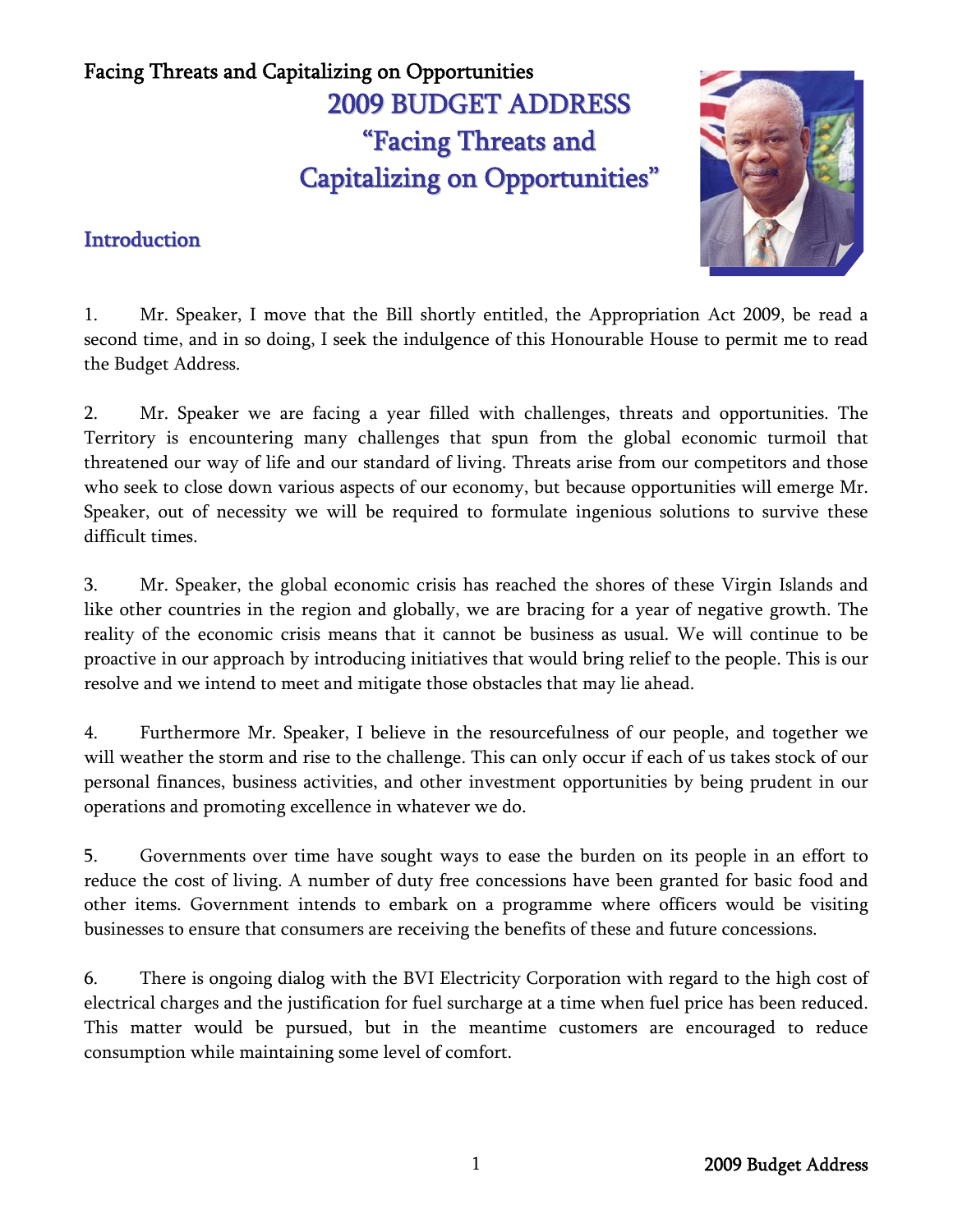7. Mr. Speaker, the Payroll Tax Review Committee is working diligently in reviewing the Payroll Tax Act that caused many debate since its implementation. The Government as well as all stakeholders is eagerly awaiting this report and the recommendations that lay therein. In the next few weeks members of the committee will be soliciting the views of the public and it is only through your participation can we have a tax structure that is fair while at the same time providing the necessary resources to finance the numerous services offered by Government.

### Financial Services

1. Mr. Speaker we are viewed by others as a pawn in a world of powerful giants, who at this very moment in history are struggling to promote their own survivability. Burdened by wars in foreign lands and economic crisis within their borders, they have begun to scan the horizons for hope and solutions. Unfortunately, jurisdictions such as ours are on these same horizons. The Independent newspaper reported that the UK's Prime Minister is taking the lead at the summit of world leaders in London on 2nd April, 2009 to close down tax havens. While the paper did not indicate which countries he was referring to, we must be vigilant and be prepared for any possible fall out from this meeting. Notwithstanding Mr. Speaker, we hold firm that once our governance practices are examined vigorously and objectively, they will realize that in fact we are upholding the highest standards of ethics, fairness and jurisprudence.

2. The Territory has signed tax information exchange agreements with the United Kingdom, United States and Australia which demonstrate our commitment to survival of the industry. I take this opportunity to thank the Board and staff of the Financial Services Commission and all other related Government agencies for keeping the industry regulated and clean. This is especially so for the men and women who worked on the IPOC Case who were successful in bringing to justice those who try to use our offshore jurisdiction for illegal purposes.

#### Tourism

1. Mr. Speaker our tourism sector has experienced a slowdown as witnessed by the recent layoffs and cutbacks. This Government is committed to doing what is necessary to sustain the industry and has introduced a number of measures to improve the number of bookings. To this end, the Government negotiated with LIAT to provide subsidized service to Puerto Rico. In addition, a late night ferry service for those traveling through St. Thomas. Thus far these services have not been fully utilized. However, as they become more publicized and known, more people will take advantage of them. At a recent Airlift Committee Meeting, American Eagle announced that as of May 1<sup>st</sup>, American Eagle will make six (6) return trips SJU/EIS inclusive of a late flight from San Juan and an early departure from Beef Island at a reduced rate of one hundred and sixty dollars (\$160).

2. Mr. Speaker the Cruise Ship Pier is in need of repair and renovation work will begin during the course of the year to ensure the safety of passengers and vessels berthing at the site. Simultaneously, the tender dock for cruise ships would be built at the same facility thereby reducing most of the congestion that occurs at Road Town Ferry Terminal when a ship is anchored in the harbour.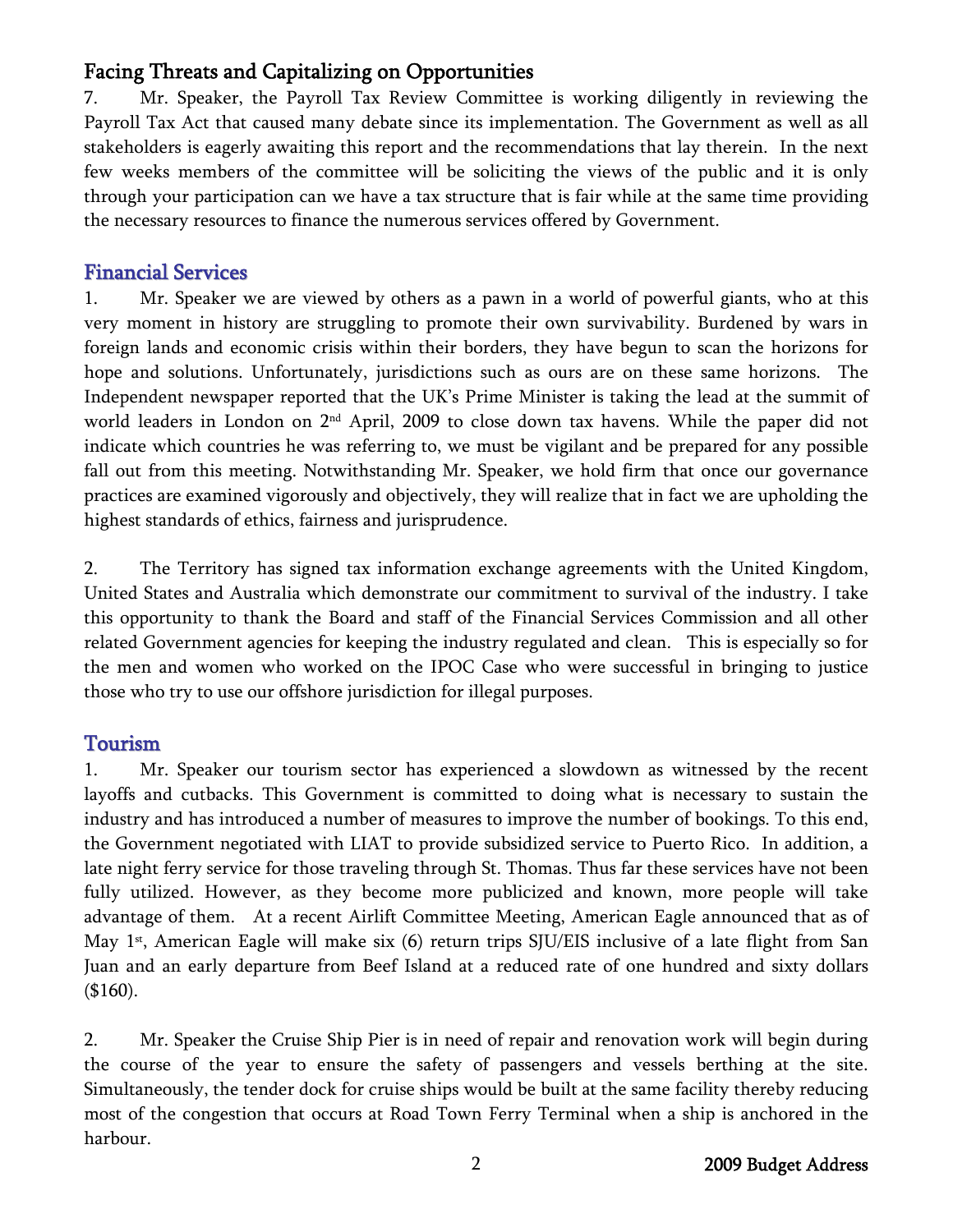In compliance with ISPS requirements, a state of the art Closed Circuit Television Identification and Security System will be installed at the dock.

3. Mr. Speaker notwithstanding the economic climate, investors in the tourism industry continue to invest. Work at the Scrub Island Development Mr. Speaker has continued thereby proving meaningful employment for our people. The Mosquito Island development costing approximately ten million dollars (\$10M) will soon commence thereby providing meaningful employment for our people and economic benefits to the Territory. Mr. Speaker this project should be commended as it is visionary and a first of this magnitude in these islands where reusable energy and other environmental initiatives have been a focal point of development.

4. Mr. Speaker, not to be left out, our people who have carved a niche in the industry continue to invest in guest houses. We will continue to issue licenses in this regard to enable them to benefit like their expatriate counterparts in this facet of the economy. Other tourism infrastructural projects include the Oil Nut Bay multimillion dollar development, Nail Bay Virgin Gorda Development and the Nanny Cay Development. Mr. Speaker, I am confident that the new Chairman and the other members of the Tourist Board and the staff of the Tourist Board Office will work diligently to sustain the growth of our tourism product.

### **Opportunities**

1. In addressing the matter of less activity in the two major components of our economy, we realize that to maintain current levels of activity, while accepting the retraction of major segments within it, the Government of the Virgin Islands will have to stimulate it through the implementation of various policies and programs. We thus intend to increase Government spending on development projects in the coming year. We will use this twist of fate as the springboard for major infrastructural improvements and developments within the Territory, thus providing our people with the opportunities needed to maintain their standard of living. We will do so while simultaneously correcting inadequacies and improving our existing public infrastructure. The caveat to this is that we must be very careful how we choose these projects. We must make choices based on thorough, in-depth analysis so as to ensure maximum benefit to all our citizens, and provide the best return for them on the investments made.

2. Mr. Speaker, not too long ago, this Honourable House passed the Development Fund Board Act and in the near future we would be appointing the members to the Board enabling the intension of the Act to be realized. An entrepreneur in various businesses would have the opportunity to access needed resources to develop their ideas and in the process stimulate the economy by creating jobs and providing revenue to Government.

3. Mr. Speaker, we will facilitate and be receptive to foreign investment opportunities coming onto our shores that are willing to live in harmony with our people and our treasured environment. We must ensure that every opportunity that presents itself is treated diligently and expeditiously at all levels of the Civil Service as well as at the Ministerial level.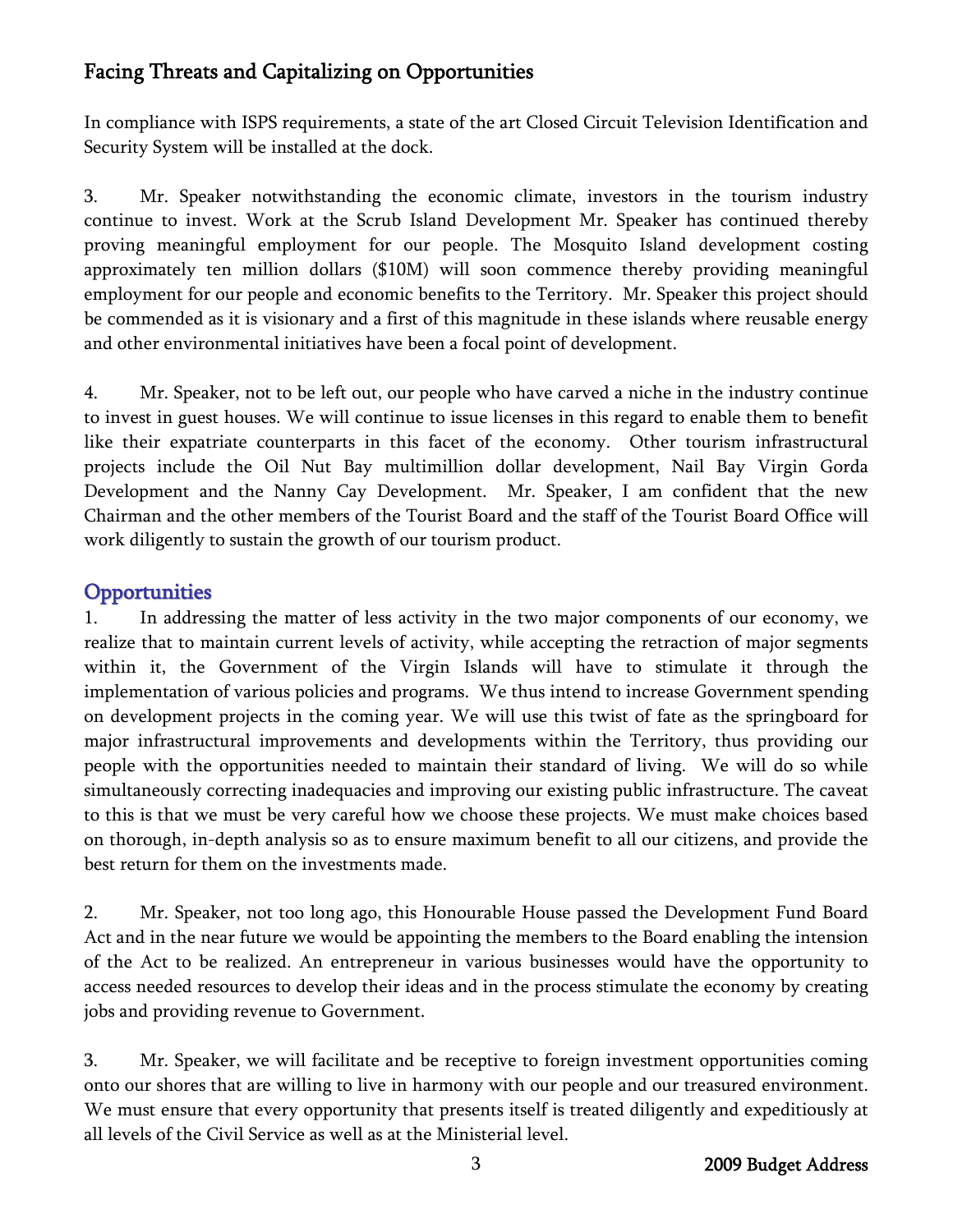- 4. Mr. Speaker our promise resounds:
	- We will courageously face and inevitably overcome our challenges
	- We will prudently manage the threats; and
	- In the midst of the fray we will create and take advantage of opportunities, to ensure that the good people of this Territory can live peacefully while storms rage around them.

### Budget in Brief

1. Mr. Speaker, the budget that is presented before you has within it various provisions on which I will touch briefly. The most noticeable point however, is the fact that there is a projected decrease in revenue to be collected under that of the Budget of 2008 of some 1.7%, to result in projected revenue in 2009 of two hundred and seventy nine million, eight hundred and forty one thousand dollars (\$279,841,000). In this budget we have allotted the projected revenue as follows:

| Operational Expenditure: | \$252,465,400 (two hundred and fifty two million, four hundred |
|--------------------------|----------------------------------------------------------------|
|                          | and sixty five thousand, four hundred dollars)                 |
| Development Fund:        | \$ 23,875,600 (twenty three million, eight hundred and seventy |
|                          | five thousand, six hundred dollars)                            |
| Pension Fund             | \$1,800,000 (one million, eight hundred thousand dollars)      |
| Reserve Fund:            | \$500,000 (five hundred thousand dollars)                      |
| Emergency/Disaster Fund  | \$500,000 (five hundred thousand dollars)                      |
| Contingencies Fund:      | \$500,000 (five hundred thousand dollars)                      |
| Repairs and renewal Fund | \$200,000 (two hundred thousand dollars)                       |

2. Mr. Speaker, our annual debt servicing obligations of twelve million, four hundred and nineteen thousand, five hundred dollars (\$12,419,500) for 2009 has increased by 34.6% up from the nine million, two hundred twenty-four thousand, five hundred dollars (\$9,224,500) in 2008. For the period ending 31<sup>st</sup> December, 2008, the Public Debt (Central Government) stood at approximately seventy-four million, one hundred eighty-eight thousand, eight hundred and nine dollars (\$74,188,809). The National Debt, including contingent liabilities, was estimated to be one hundred and two million, three hundred and eighty thousand, seven hundred and fifty-eight dollars (\$102,380,758). The National Debt for 2009 has also increased over that of 2008 by some twentyseven million, four hundred and sixty-nine thousand, five hundred and twenty dollars (\$27,469,520) or twenty-seven percent (27%). However, Mr. Speaker if the foregoing is examined in context with the Territory's estimated earnings from export of goods and services, I am confident that our debt servicing capabilities are sustainable. While we remain cognizant of the global economic climate, the sourcing of loan funds may become necessary to meet several important infrastructural projects inclusive of the hospital and the National Sewerage Project.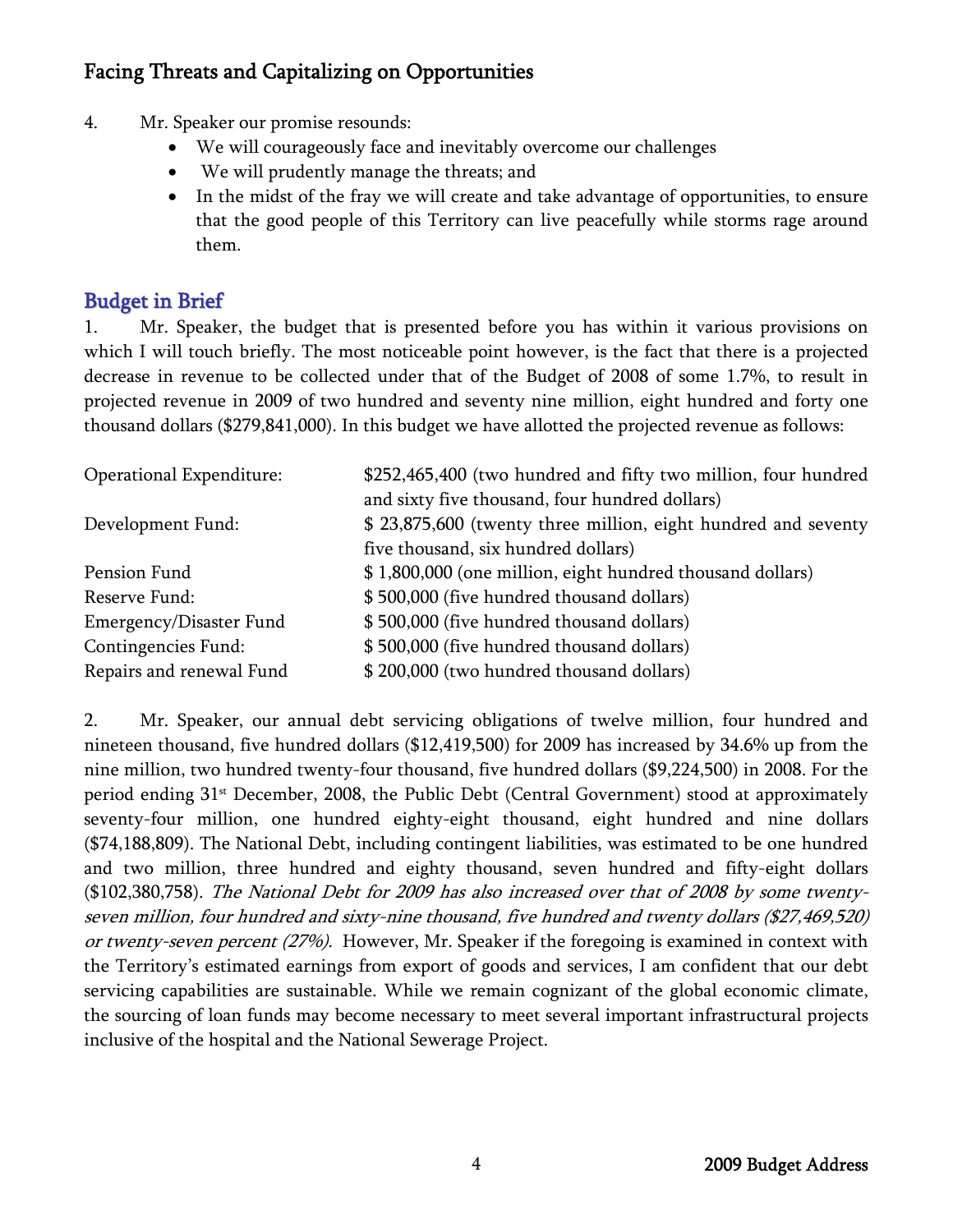3. Mr. Speaker, I can state as well that we must reduce the cost of operating the civil service and in this year there will be a focused drive to do this. Herein lays a fitting introduction Mr. Speaker, for an issue that has been with central Government for quite some time now, and which must be addressed. Whereas the cost of operating the Government is approximately 70% of the budget, salaries, benefits, and pensions make up a very sizeable portion, some forty three percent (43%), of the expenses of the Government of the Virgin Islands and any strategy to reduce cost would have to examine the value being received for this expenditure. I reiterate Government's commitment to tackle swiftly the areas such as vehicles and telephones that continue to be abused by officers.

4. Mr. Speaker, another area that is of growing concern is the pension liability on the Government of the Virgin Islands. The Pension Scheme is currently under review and on completion of consultation with the relevant stakeholders, a proposal would be brought to this Honourable House for its consideration.

### Specific Initiatives

1. Mr. Speaker, I will now crave your indulgence as I shift our attention towards the initiatives that we have made provisions for in the budget document now before us. In order to ensure that our justice system is well resourced and pertinent to the needs of our society, there will be renovations and an extension made to the Magistrate's Court and we expect to complete the accommodations for the Commercial Court and the accompanying Registry during the course of this year. Provisions have also been made for the automation of the Civil Registry and the new design of a much needed Police Headquarters building. We will also mandate a Boundaries Commission to evaluate the pertinence of the existing district boundaries and if necessary propose changes to it.

2. Mr. Speaker, much has been written of late about the conditions at Her Majesty Prison. This Government will continue to provide the necessary resources to ensure that the Prison is in accordance with international standards and the laws of the Territory. In keeping with such standards, the services of a Parole Officer from the United Kingdom as a Consultant have been agreed for the period of two years intermittently. The Consultant is expected to train officers and advise Government on the subject matter.

3. Mr. Speaker, our law enforcement officers are doing their best to keep our borders secured. This task is a daunting one as more and more people take the leap of faith by travelling illegally in search of a better way of life. The cost of repatriation is high and unpredictable however, housing them is not an option we can consider at this time.

#### **Infrastructure**

1. Mr. Speaker, the rapid growth of vehicular traffic demands that we address our road infrastructure with the goal of eliminating the congestion that is occurring in certain areas. A consultancy firm has begun to review the extension of the dual carriageway and a proposal will be submitted to Government shortly.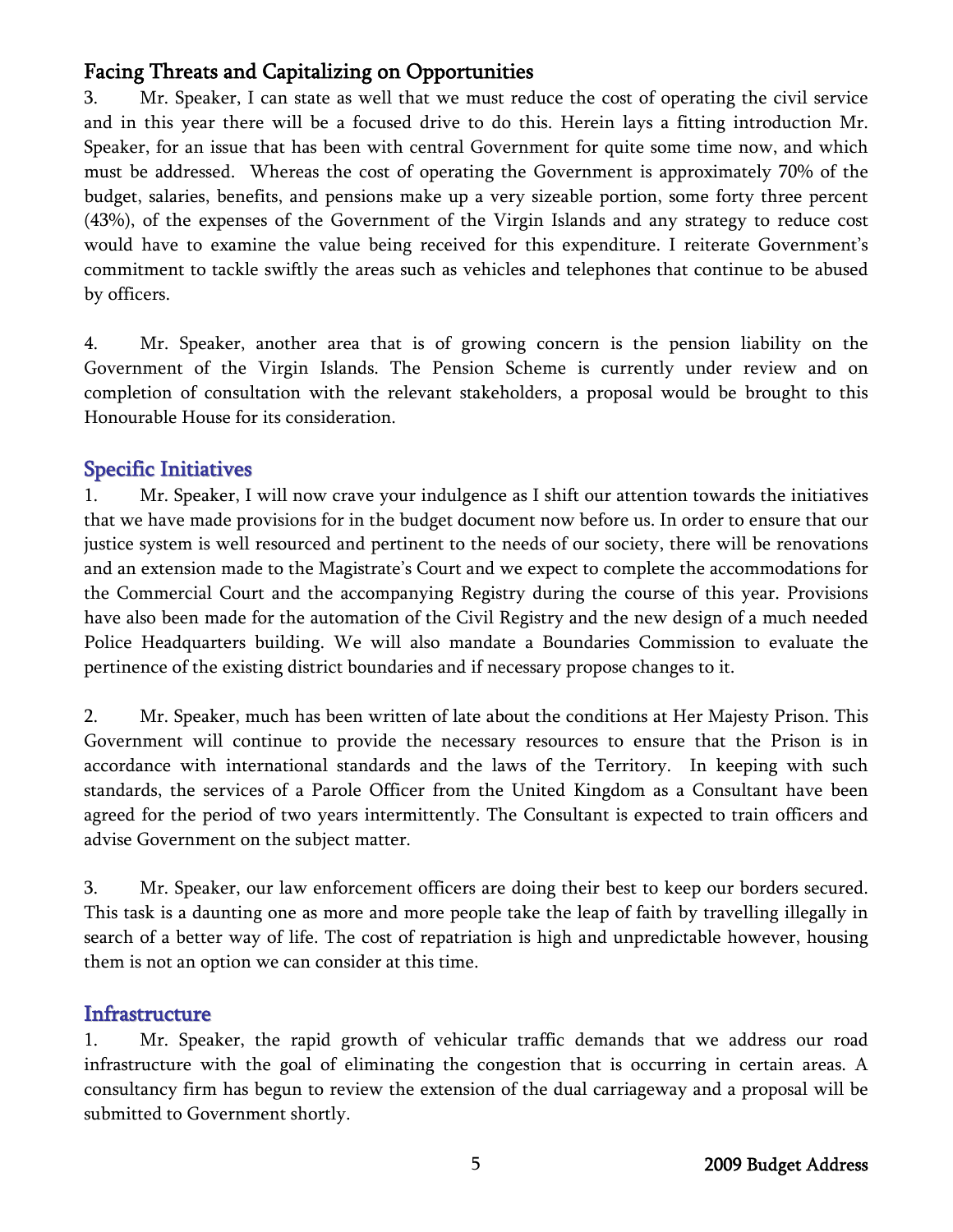A firm has also been hired to install traffic lights at the roundabout by the market square area, in order to further promote the ease of movement and reduce and perhaps even eliminate traffic congestion within the capital.

2. The maintenance of all roads throughout the Territory is ongoing, including the Sister Islands. New feeder roads are being constructed and families now have access to their properties that they can now develop. One such road is the Nail Bay Road to the Valley that is nearing completion.

3. Mr. Speaker, the establishment of the Taxi and Liveries Commission is meant to regulate and harmonize discrepancies and confusion that has been occurring in the Territory in relation to the transportation industry.

4. Particular attention will be paid to the Fire and Rescue Services and their ability to affect their mandate effectively throughout the Territory. Two fire tenders are expected to arrive in the Territory in the next few months. One will be assigned to the East End/Long Look Fire Station and the other to Road Town. The BVI Airports Authority will provide for a Meteorological Officer, a Runway Sweeper, and examine the feasibility of purchasing additional rapid intervention vehicles to elevate safety standards.

5. Mr. Speaker, the sewerage project in the East End Long/Look area is scheduled to be restarted, and while we are doing this we expect to begin the renovation of the sewerage system in the Road Town area as well. The Government is actively sourcing the necessary funding to adequately finance these projects and bring needed relief to these areas. These projects are major undertakings and would create employment for many of our people from heavy equipment operators to contractors. More so, it will eliminate the health and environmental concerns that are present. The residents of East End/Long Look would appreciate that a proper sewerage system is dependent on a constant reliable source of water and this was provided thanks to Ocean Conversion in December, 2008.

6. Mr. Speaker, there are some reservoirs in the Territory that need replacement and repair and this must occur to reduce unaccounted water cost that has to be paid for by Government. Replacement of the Minton Hill reservoir in the Valley, Virgin Gorda is to commence shortly and it is expected that the reservoirs in Carrot Bay and Hodges Creek will be replaced or repaired in the very near future. The water distribution throughout the Territory will be expanded and we are pleased that the residents of the eastern end of the island now have reliable water supply.

7. In addition to the Cruise Ship pier mentioned previously, Mr. Speaker, major work at the West End Terminal is anticipated to start this year. This facility is a main Ferry Port and we are happy that progress is being made. The users of the facility would welcome a clean modern and artistic facility.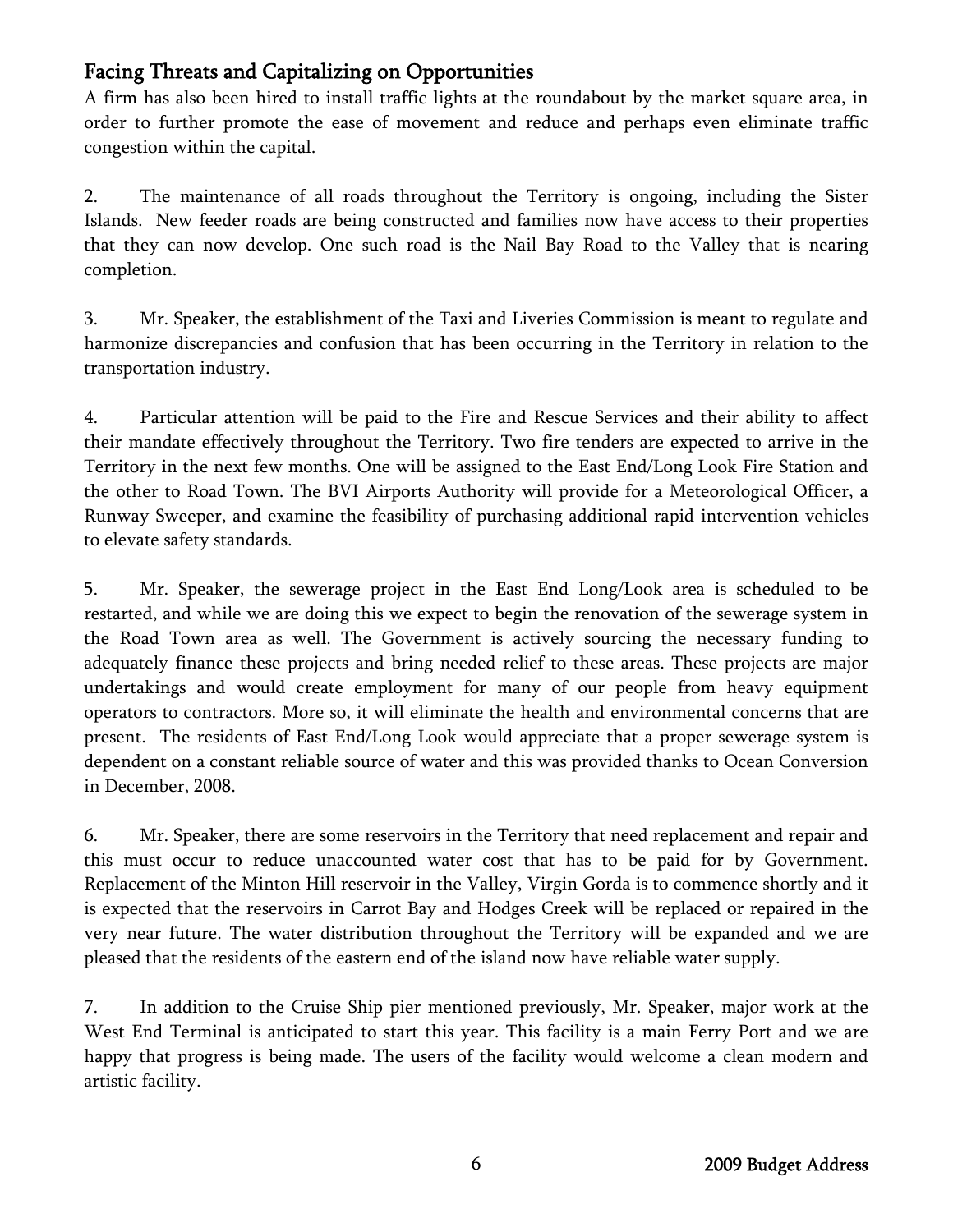I am pleased to announce that the agreement was reached with Little Dix Bay Resort for the land acquisition which would pave the way for the construction of the second dock in the Valley Virgin Gorda. This would eliminate the present hazard from the congestion from the role of the one jetty for cargo and ferry services. A survey of the site is being carried out and as soon as it is completed work will proceed accordingly. A report for the renovation of the Virgin Gorda Airport has been submitted and is being considered by Government.

### Social Development and Health Care

1. Mr. Speaker, the primary objective of the services and projects undertaken by the Ministry of Health and Social Development is to provide leadership that promotes good health, social well being, and a safe environment that engenders sustainable living. In light of this Mr. Speaker, we will see to it that the most relevant and beneficial policies in regards to this component of our mandate is pursued to its fullest potential.

2. The new Peebles Hospital structure, even though changes were made to some aspects of the original design in what was considered in our view to be in the best interest of the people of this Territory, is scheduled optimistically to be completed in the second quarter of this year. The medical equipment that is essential to the functioning of the hospital is also expected to be installed sometime this year. The latest estimate to complete the hospital project is in the region of some eighty million dollars (\$80M).

3. Mr. Speaker, we are very much aware and concerned about our ability to manage solid waste in the Territory and in the first quarter of this year we expect that the new incinerator, capable of processing 100 tons a day, which is already on site, will soon be installed and operational. With a daily production of solid waste of up to ninety five (95) tons of waste, this incinerator, taken in tandem with the existing one at Pockwood Pond, should be able to meet our need for a clean and pollution free Virgin Islands.

4. Mr. Speaker, community centres serve as a focal point for the residents in our communities to meet and are also used for various public meetings. We will improve on existing centres and build new ones in various districts throughout the Territory as witnessed in the completion of the Cane Garden Bay Community Centre and the recent award of a contract for the construction of the Purcell Community Centre. Construction of the Community Centre planned for Virgin Gorda Sound to be completed by December 2006, will not be forgotten.

5. My Government has a strong commitment to improving and expanding on our health care facilities in the Territory and the Health Services Authority is presently conducting an assessment of all existing clinics. The assessment will determine not only the scope and relevance of the services being provided but also on the structural integrity of the buildings themselves. Mr. Speaker we are moving ahead with improving the medical services on Virgin Gorda. The award of a contract for the architectural design for the Medical Centre in the Valley Virgin Gorda is presently being considered by Government and in the near future a modern facility would be constructed.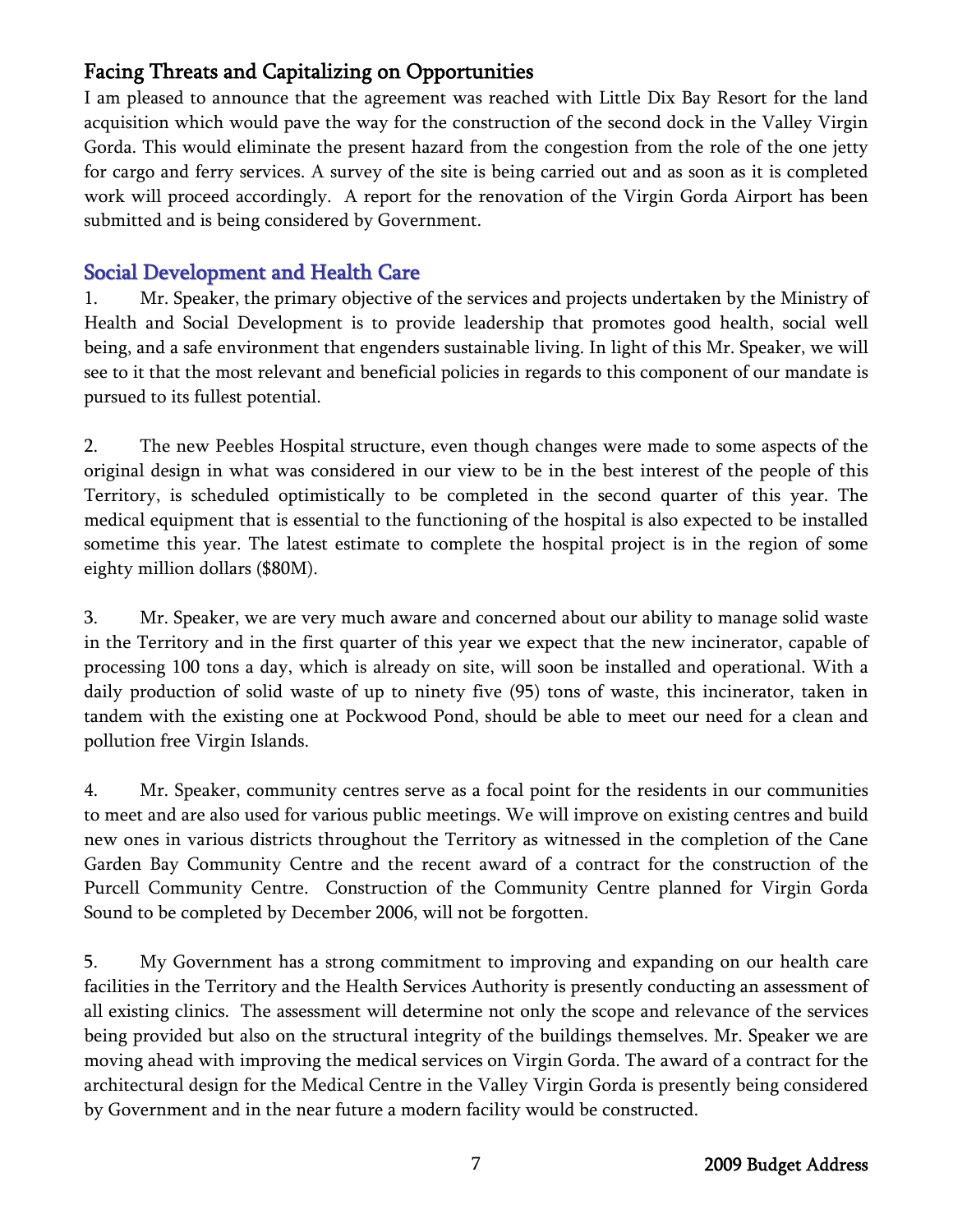6. Mr. Speaker, in this very important portfolio, the dedicated Minister for Health and Social Development is exerting much time and energy in making sure that prudent policies in a vast cross section of areas such as the improvement of our drug and pharmaceutical services, our national AIDS programme, and port health issues among others, are being developed and pursued vigorously. In addition the Minister will be launching a Social Sector Analysis and a Response Planning Initiative that will look at:

- 1) The current level and mix of skills available within the Social Development Department, and the wider community
- 2) Strengthening where necessary, the legal and institutional framework for action and protection
- 3) Placing greater emphasis on partnership, community participation and intersectoral collaboration in an effort to build capacity within and among the sectors.

7. This analysis will be essential to us being able to ensure that the Ministry of Health and Social Development is able to develop and implement the relevant policies to maintain and improve our mandate in this sector.

### **Education**

1. Mr. Speaker, to maintain our place as one of the centres of excellence in the region and in the global village at large, it is important that we educate and train our people. In order to do this it is our intent to harness the skill of the people in our society. More so we will develop the natural talents and abilities of our young people by providing suitable avenues where their skills and intelligence can not only be demonstrated but contribute to the well being of our community. The requirements of our educational system are increasing, and with it our need to equip ourselves to adequately meet the challenges.

2. On assumption of office in 2007, this Government recognized that the standard of reading by our children was below par and that the achievement scores of our children were neither high enough nor improving as expected. Retired teachers were rehired to undertake improving the reading standards. Great strides have been observed not only in our students' reading ability but in their overall academic performance.

3. To prepare our teachers with the needed tools to perform at a higher level, we have collaborated with the University of the West Indies and the H. Lavity Stoutt Community College to provide a Bachelor of Education Degree Program, which commenced in the Fall of 2008 and in which twenty (20)of our teachers are now enrolled. We expect that eventually all of our teachers will be trained at least at the Bachelors level.

4. Mr. Speaker, the activities taking place in education in the past year and planned for this budget are not only ambitious, but multifaceted and forward looking as well. Some of the programmes that are taking place to develop our educational system are as follows:

- 1) Accreditation of our schools
- 2) The utilization of retired teachers to supplement and enhance the delivery of material to students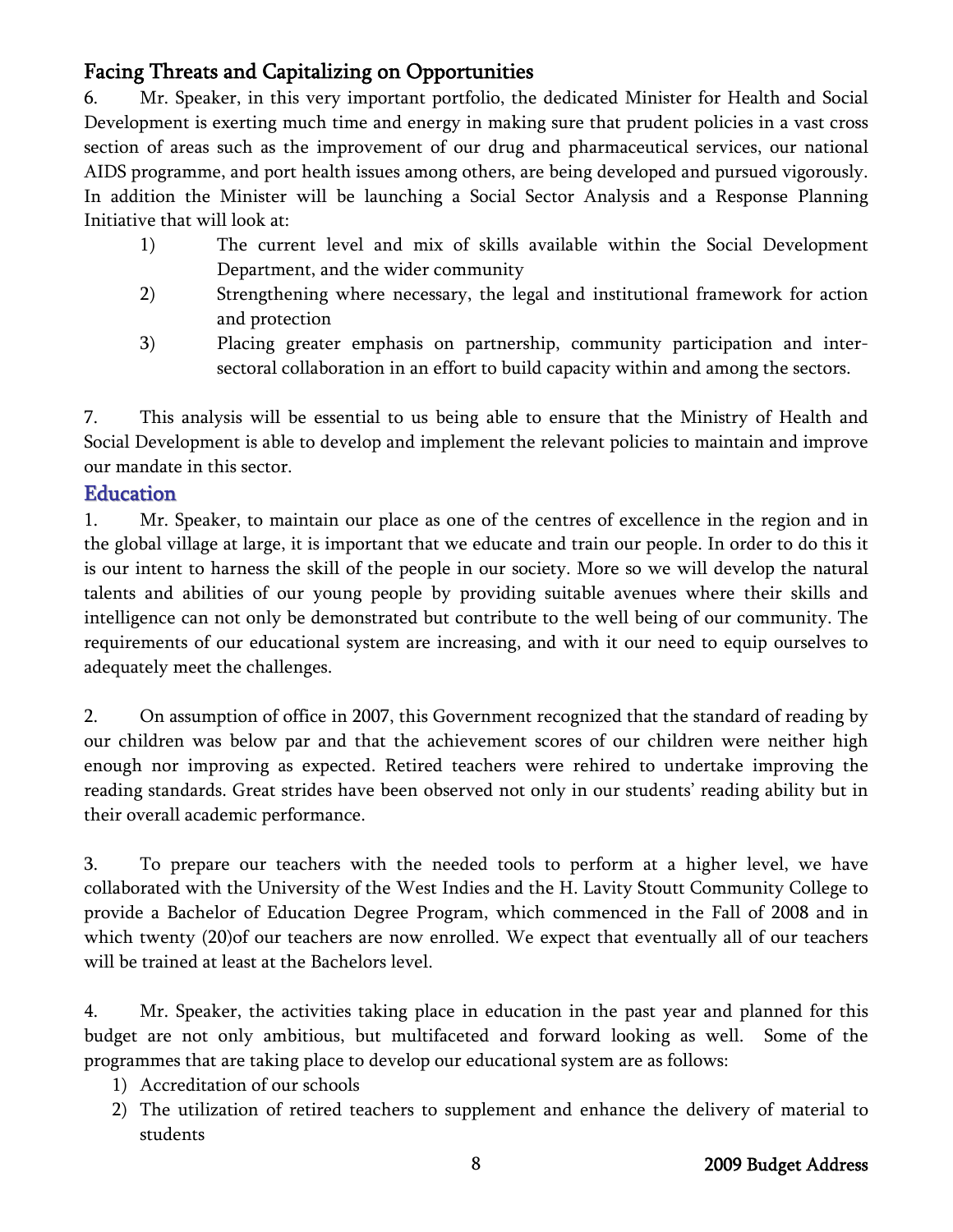- 3) Working to enhance the certifications and qualifications of nationals in the Financial Services Industry
- 4) Ensuring the accountability of our education system through regular reporting and evaluation
- 5) Enabling monthly grade level meetings with teachers in our schools
- 6) Revision and implementation of the National Curriculum
- 7) Initiation of a youth development programme aimed at motivating and empowering the youth
- 8) Initiation of a television homework help programme
- 9) Documentation of the history of education in the Virgin Islands.
- 10) Assisting schools through Government initiated public private partnership in education through the Adopt a School Programme.

5. Mr. Speaker through our newly established Department of Culture we will finalize a National Cultural Policy and particular attention will be paid to the restoration of historical sites and cultural activities in the Territory. It is fitting Mr. Speaker, at this juncture to mention that such an historical site --The Palm Grove Park, will be renamed on 1<sup>st</sup> March, 2009 in honour of Mr. Noel Lloyd. During this time, a statue of Mr. Noel Lloyd will be unveiled in addition to a plaque depicting the history of the Positive Action Movement. Our youths, as the future leaders of tomorrow, will benefit from the development and implementation of the programmes associated with a National Youth Policy. We will also launch an Elite Athlete Programme to promote and enhance the skills and talents of our gifted and upcoming athletes.

6. Mr. Speaker, it should come as no surprise therefore, that we will have to embark on various capital projects to ensure that our standard of educational and recreational facilities throughout the Territory are kept very high. This includes major works to be carried out at the Francis Lettsome Primary School, construction of the staffroom at the Willard Wheatley Primary School, improvements to the Green Land Recreational Facility and improvements to the Virgin Gorda Recreation Grounds at South Valley and North Sound.

7. The Government continues to finance the HLSCC operations to guarantee that tertiary education is available to the residents of the Territory. Progress is being made with the European Union with counterpart funding for the Culinary Arts Centre that is envisioned to be a regional culinary arts training facility.

### The Environment and our Natural Resources

1. Mr. Speaker, in light of happenings in the world economy, our Agricultural sector must play an important component of any policy going forward, aimed at increasing our ability to supply our own needs. Based on this policy direction Mr. Speaker, we have since last year, embarked on a project to install greenhouses on the mainland of Tortola and on Virgin Gorda which will be capable of producing enough vegetables to supply the market for these products within the Virgin Islands.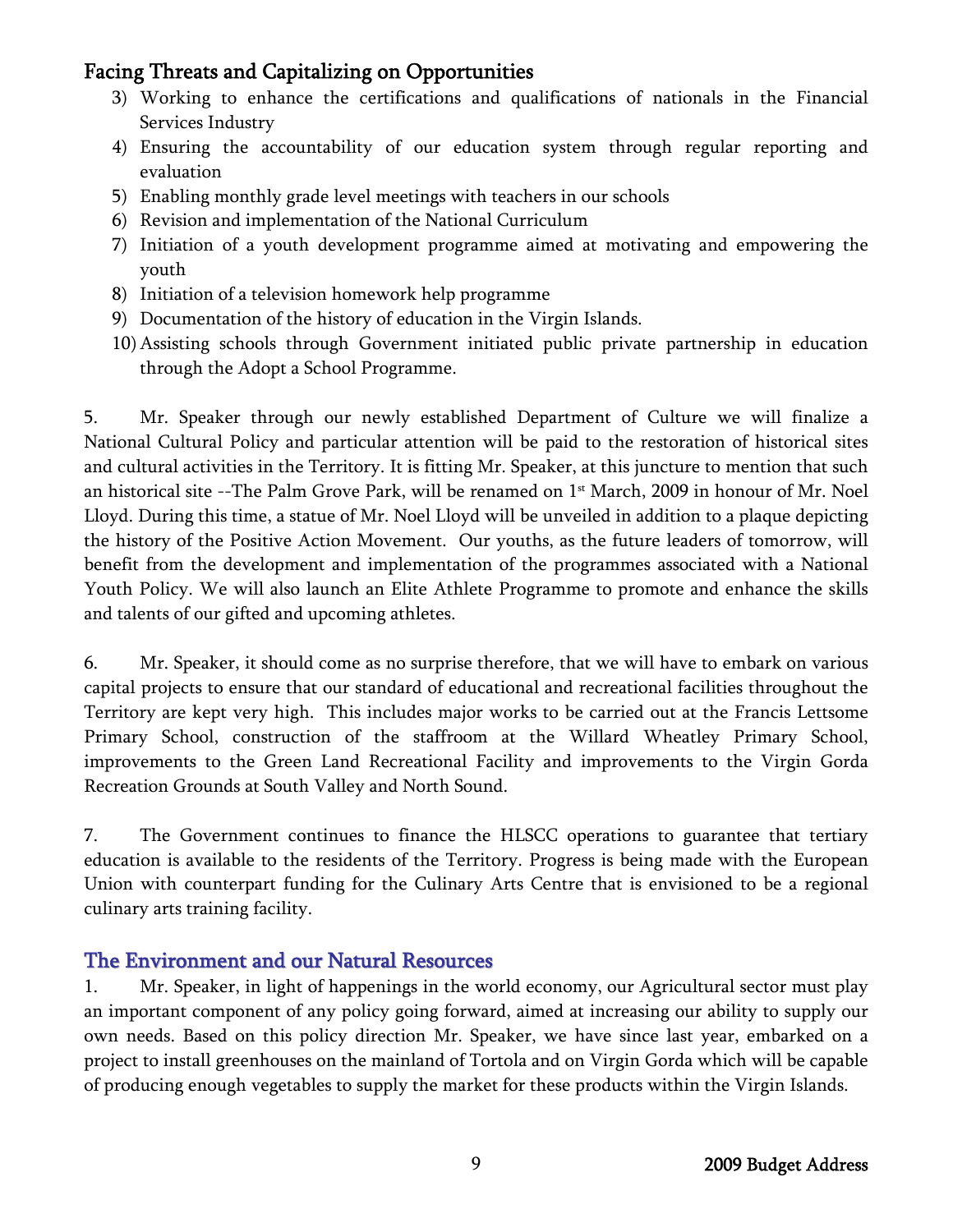Mr. Speaker, the impact of the successful implementation of this programme cannot be overemphasized as it will not only produce fresh organic products but will also reduce our reliance on imports to feed our people.

2. Mr. Speaker, you may recall that in our first meeting of 2009 we brought to this Honourable House a bill to provide import duty relief to registered farmers in the Virgin Islands. In addition to this we will step up the level of assistance that we give to farmers in this community who have made up their minds to pursue this calling. There are also plans to upgrade the Road Town Market and build a new abattoir to meet USDA standards.

3. Land is a commodity that strikes the heart and soul of the Virgin Islander, and in recognition of this, we have in the past year, continued to resolve the land allocation issues on Anegada and expect that the final loose ends in relation to this matter will be tied up within the coming months. You may recall as well Mr. Speaker, that we gave out titles to well deserving citizens of Virgin Gorda for lots at the North Sound sub-division in December of last year at a token price plus statutory fees. Awardees, some that have occupied and used the land for sometime, would be in a better position to secure funding to construct their dwelling homes without the additional burden of paying for the property simultaneously. Economic development is anticipated, especially in the construction industry and other related commerce activity.

4. Mr. Speaker, the acquisition of property at Smugglers Cove is expected to be completed this year. The first payment was made last year and the final payment will be prepared on completion of the passage of these estimates. It is the Government's intension to utilize crown land at the Valley Virgin Gorda which is currently being surveyed for distribution to first time home owners in a couple of months. Mr. Speaker, we have heard the cries of our people, and we are answering their calls.

5. Special attention is being paid to the labour force of the Virgin Islands. The Government is cognizant of the need for expediency in processing the applications that come through the Labour Department. However, we must make sure that the needs of the people of this Territory are met first, while at the same time, ensuring that our people are not marginalized. To this end we have begun to examine very closely, the existing procedures in the department with the goal of protecting the interests of our citizens.

6. Mr. Speaker, we know that there will be challenges, and obstacles to overcome, but we also know that the people of this Territory have a history of ingenuity, resolve and a solid work ethic. With these traits we know that we can weather the storms that are brewing ahead. Mr. Speaker, we do sincerely and honestly believe that with the divine guidance of the most high God and with the fervent prayers of our people, we can withstand the storm. Nature's Little Secrets can continue to be a happy and peaceful haven but we must also be vigilant. We must learn to support our Policemen and women who work night and day to guard our shores, protect our waters, guard us and protect us when we are asleep in our beds or out liming. These men and women dedicate themselves for the Territory and our cause.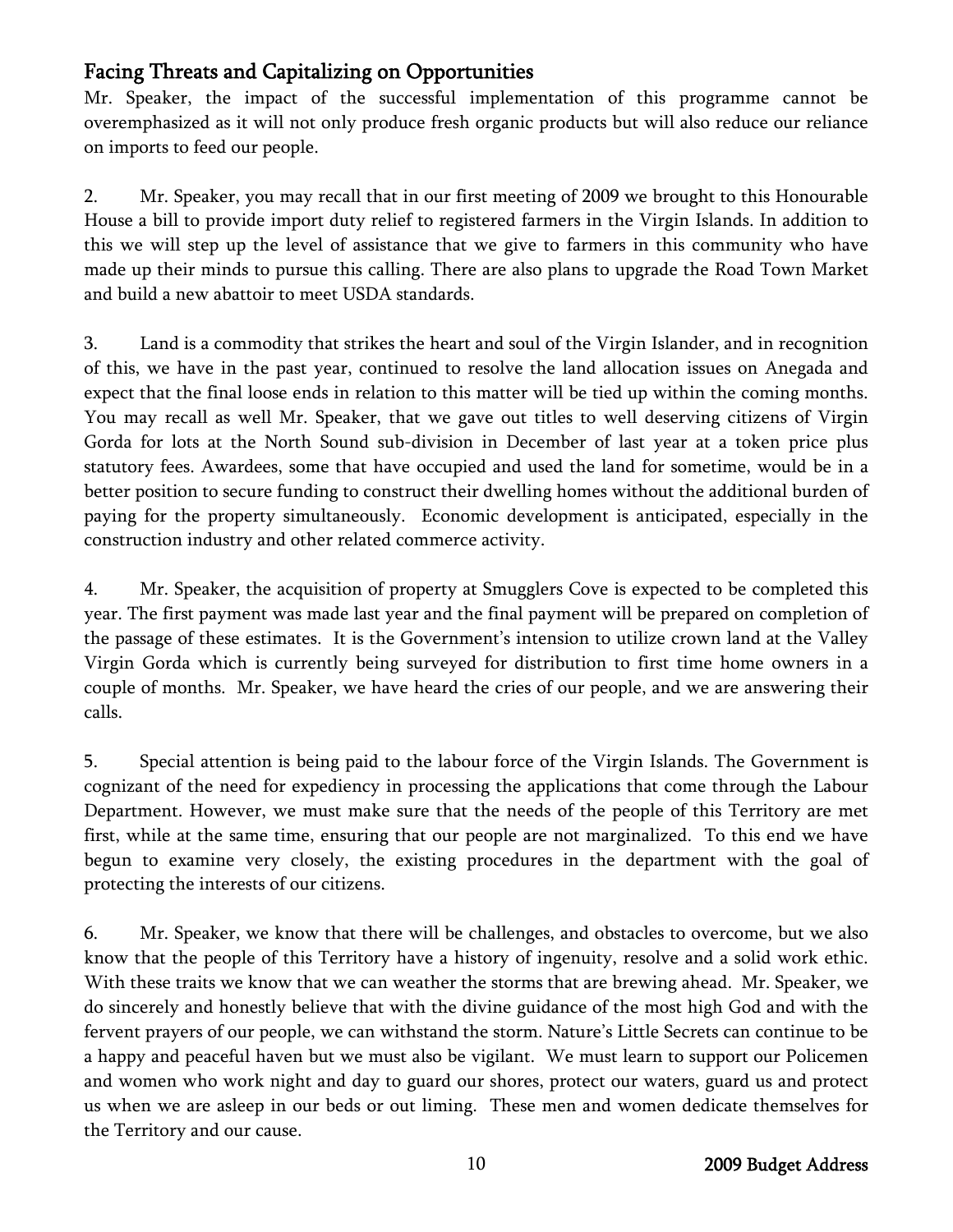As they celebrate Police Week and the 49th year of the Royal Virgin Islands Force, remember to keep them in your prayers and pray that they will have faith and strength and determination to continue the good job they are doing. Remember also a new organisation, the Virgin Islands Cadet Corps has at last been organized and the launching will take place on Tuesday 3rd March, 2009 at the Elmore Stoutt High School at 9:00 a.m. May I take this opportunity to invite all here present to the dedication of the Noel Lloyd/Positive Action Movement Park on Sunday 1<sup>st</sup> March, 2009 at 3:00 p.m. at the Palm Groove Park and to the programme in honour of the late Hamilton Lavity Stoutt who served in this Honourable House for thirty seven (37) years and became the first Chief Minister.

### ACKNOWLEDGEMENTS

1. Mr. Speaker I would like to close by acknowledging the various contributions of those that have made this budget possible thus far. At the beginning of this Mr. Speaker, must be the dedicated and hardworking members of the public service, led by His Excellency the Governor, senior and junior officers from within Central Government itself and the Statutory Bodies. Among these as well Mr. Speaker, I must make special mention of the Ministry of Finance for their support in the production of the document which I now lay before this Honourable House.

2. Mr. Speaker, I would also like to express gratitude and appreciation to the various entities within our borders and beyond who have advised, supported, and worked with us. I would like to mention the UK Government and its agencies, most notably the Foreign and Commonwealth Office, and the Department for International Development; the Caribbean Development Bank, European Investment Bank, the European Union Commission, the Commonwealth Fund for Technical Cooperation, and the Organization for Eastern Caribbean States. Special thanks as well must be given to the Social Security Board, Banco Popular, Scotia Bank, First Caribbean International Bank, First Bank and the National Bank of the Virgin Islands for their continued interest and contributions to the welfare of and good corporate citizenship to the community.

3. Mr. Speaker my colleagues on both sides of the House deserve my gratitude as well, as they have worked tirelessly and diligently over the past year to make sure that the people's business is done. To you as well Mr. Speaker, I express on their behalf, as well as mine, appreciation to you and your staff for maintaining the professionalism and fairness of this House.

4. In closing Mr. Speaker, I would like to especially thank the dear people of this Territory for not only their confidence in this Honourable House, but for their continued hard work, resolve to abide by the laws of this country, and their sacrifice in preparing Nature's Little Secrets for their children and grandchildren. It is for them and in their stead, that I present this Budget to this Honourable House.

5. Thank You, Mr. Speaker.